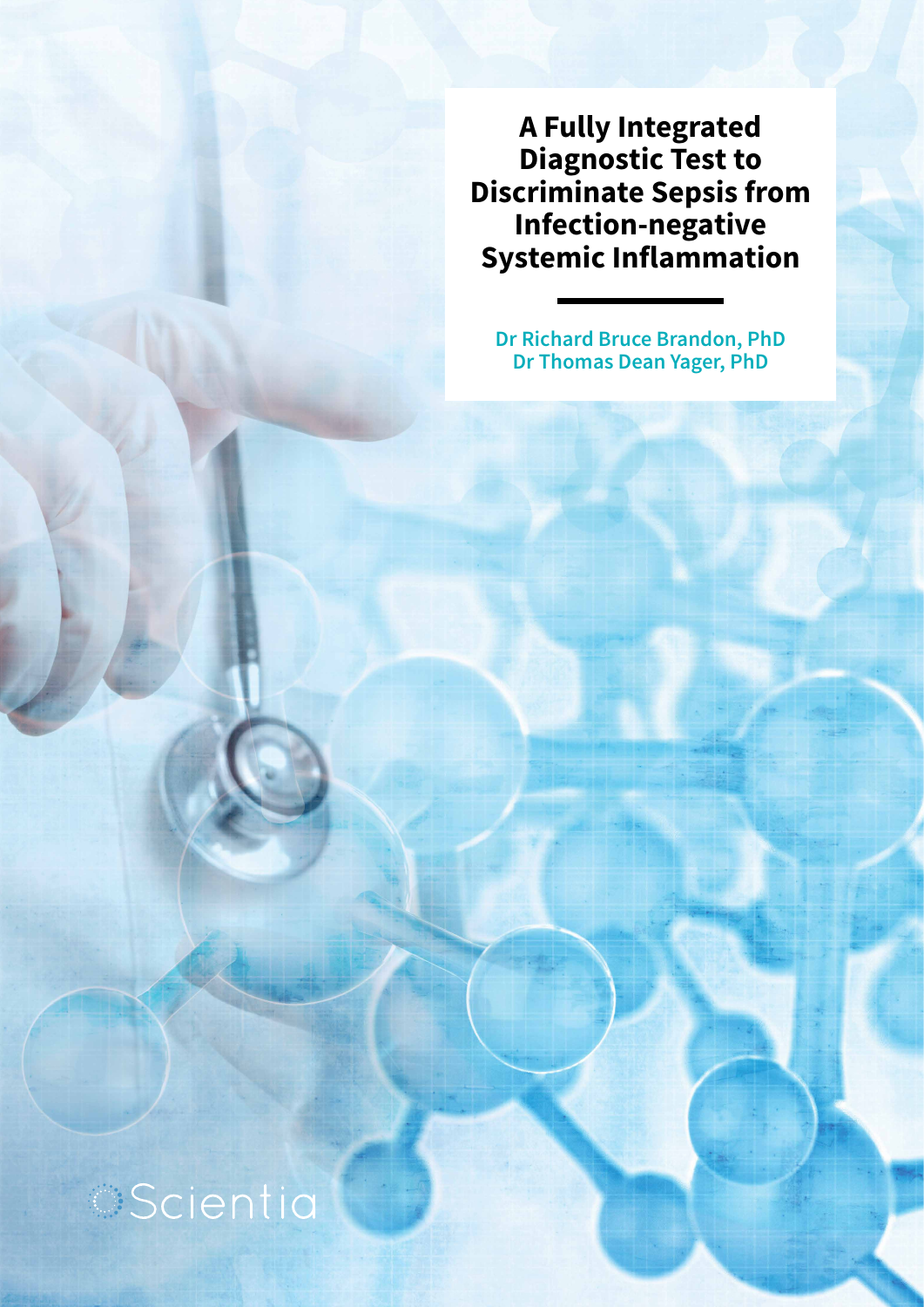## **A FULLY INTEGRATED DIAGNOSTIC TEST TO DISCRIMINATE SEPSIS FROM INFECTION-NEGATIVE SYSTEMIC INFLAMMATION**

Sepsis is a serious medical condition that manifests with a dysregulated immune response to an infection in the bloodstream, and is a major cause of morbidity and mortality worldwide. Many non-infectious conditions can lead to a state of hyper-inflammation known as the systemic inflammatory response syndrome (SIRS), which clinically can look very similar to sepsis. A lack of analytical tools that allow for the early detection of sepsis makes discrimination between sepsis and SIRS a very complex but critical diagnostic task. **Dr Richard B. Brandon**, **Dr Thomas D. Yager** and their colleagues at Immunexpress have developed a molecular diagnostic platform capable of detecting genetic biomarkers diagnostic for sepsis in about an hour. Early sepsis diagnosis can potentially lead to better patient management, more efficient use of resources, and a more sensible approach to the use of antibiotics.



### **Differentiating Between Sepsis and Sterile Inflammation**

During severe sepsis, the immune reaction becomes so dysregulated that multi-organ failure and death can result. It is important to note that not all patients presenting with a hyper-inflammatory response are septic. Some patients who have acute dehydration, intestinal or end organ ischemia, autoimmune disorders, adrenal insufficiency or haematological malignancy can also present with SIRS, a state of inflammation characterised by fever, increased heart rate and other clinical signs that are commonly associated with sepsis.

Although important, differentiating between sepsis and the non-infectious SIRS condition is a very challenging diagnostic task because patients present with similar clinical signs. The diagnostic tools currently available to most ICU physicians are less than adequate, leaving clinical staff with no choice but treat all patients suspected to have sepsis with antibiotics. However, the overuse of antibiotics can lead to side effects due to microbiome disruption, as well as the development of antibiotic-resistant infections among the most vulnerable patients. In any case, antibiotic therapy will not be effective in the treatment of viral sepsis.



Immunexpress is a molecular diagnostic company, founded in Australia and based in Seattle, Washington, USA, with the mission of improving the outcomes for patients suspected of sepsis. The Immunexpress team of researchers have discovered specific immune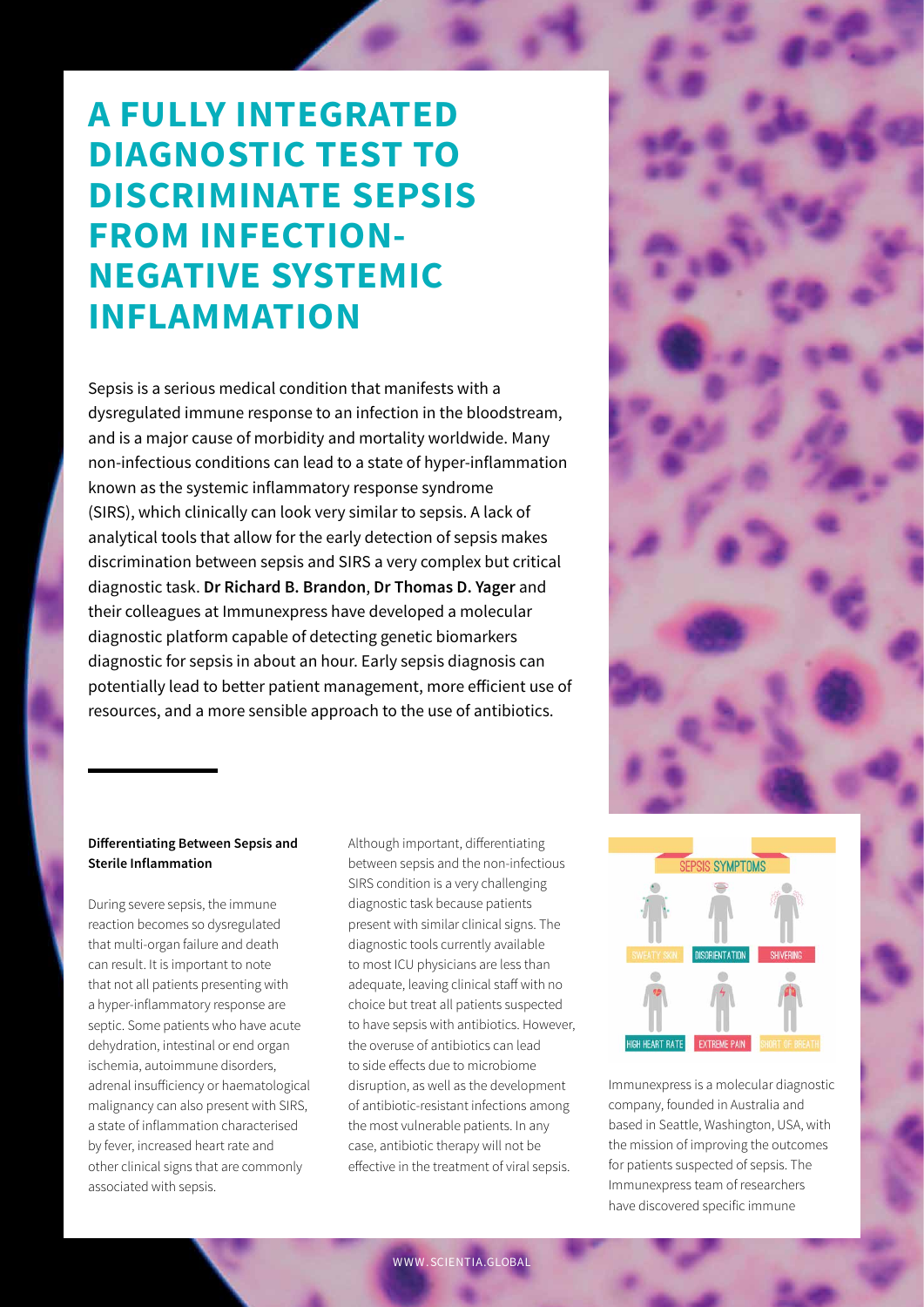

system biomarkers, now implemented in SeptiCyte® technology that allows clinicians to diagnose sepsis accurately and rapidly, differentiating it from SIRS in critically ill patients.

The technology, which led initially to the development of a kit named SeptiCyte LAB, was recently transitioned to a next generation test, SeptiCyte RAPID, which is entirely self-contained in a cartridge that runs on the Biocartis Idylla™ system. Both tests rely on the same gene expression assay, but the newer version has a turnaround time for results of about an hour.

### **Importance of a Rapid Diagnosis of Sepsis**

The timing of the diagnosis of sepsis can make the difference between survival and death. Physicians may or may not spot early sepsis signs in the initial stages of the disease, before multi-organ failure begins to occur and when treatment would be most effective. These early clinical signs can often be absent or indistinguishable from those of SIRS. The earlier sepsis is diagnosed, the greater are the chances of a favourable prognosis following therapeutic intervention.

Unfortunately, most of the current microbiology procedures adopted in the diagnosis of sepsis are affected by a large proportion of false positives (the wrong indication that a disease is present) or false negatives (the wrong indication that a disease is absent). In the absence of accurate and reliable diagnostic tools, physicians often rely on their clinical experience and intuition to make an early diagnosis of sepsis.

The variability in clinical presentations and in the training and experience of physicians make the diagnosis of sepsis particularly complex, especially before serious organ damage is evident. The team at Immunexpress quantified physician agreement in diagnosing SIRS or sepsis in a study published in 2019. They concluded in this work that there is a poor degree of consensus between different physicians in the differential diagnosis of sepsis. The least agreement was reached among physicians treating ICU patients presenting with clinical signs of respiratory illness.

Normally, sepsis is diagnosed through blood tests and cultures to confirm the presence of bacterial, viral or fungal infection along with other parameters, such as imbalanced electrolytes, reduced oxygen levels

and increased levels of blood clotting factors. Unfortunately, blood tests that focus on confirming the presence of a pathogen take time to yield clinically actionable results, with most of these tests producing results in an about 24 to 48 hours.

A different approach to confirming infection, that potentially could yield results in about 1 hour, would be to look at molecular biomarkers that are upor down-regulated when the immune system is responding to a pathogen. The human immune system responds specifically to an invading pathogen and expresses a variety of genes that produce detectable genetic signatures. These signatures could allow clinicians to discriminate between patients who are affected by sepsis from those who aren't.

The researchers at Immunexpress Inc. developed and validated a gene expression assay method based on the blood expression levels of four genes involved in the host response to infection. Their SeptiCyte LAB assay is able to detect the presence of sepsis biomarkers more rapidly – in approximately 6 hours – and more accurately than methods that rely on the direct identification of pathogens.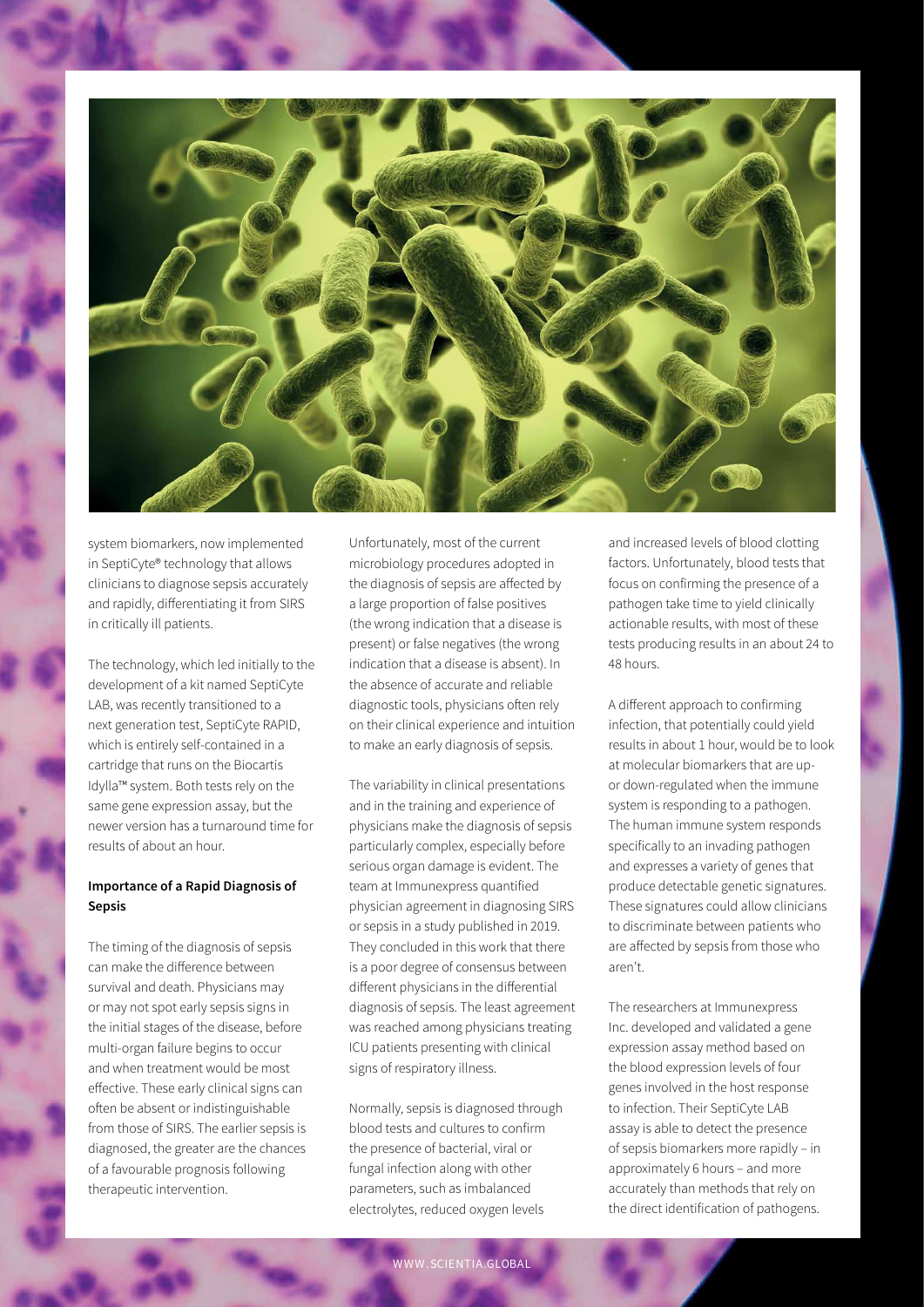

The SeptiCyte LAB test was cleared for market by the Food and Drug Administration (FDA) in the USA, on the basis of clinical trials involving 447 patients. The objective of the studies was to measure the performance of the assay method in discriminating between sepsis and SIRS in adults in critical care. Compared with other diagnostic methods, SeptiCyte LAB scored better at discriminating between cases of sepsis from cases of SIRS and the diagnostic power was not affected by the severity of disease. The method was confirmed to be both sensitive and specific in confirming the presence of infection, as it decreased the occurrence of false negative and false positive diagnoses compared to other diagnostic methods.

### **Development of a Near-patient Diagnostic Platform**

Although cleared for market by the FDA, SeptiCyte LAB was never commercialised, due to its relatively long turnaround time (around 6 hours) in providing diagnostic evidence of sepsis. Its traditional workflow setup meant that testing had to be conducted in a centralised laboratory by highly experienced technicians.

To address these issues, the researchers at Immunexpress developed SeptiCyte RAPID, a sepsis diagnostic tool that relies on the measurement of two peripheral-blood gene-expression biomarkers using the same quantitative reverse transcription polymerase chain reaction (RT-qPCR) which highly correlates with SeptiCyte LAB clinical findings, but with a much easier workflow. Further clinical trials confirmed that SeptiCyte RAPID accurately differentiates between non-infectious systemic inflammation and sepsis.

The RAPID test is easy to administer and fully automated. The test requires minimal sample handling and can be performed using whole blood. The near-patient, cartridge-based RAPID test is fully integrated, from sample extraction, to sample analysis by RT-qPCR, and finally to the automated generation of a report. Since the technique does not rely on pathogen cultures, no incubation time is needed for the samples. In addition, samples are barcode-traceable. The RAPID platform provides results in around an hour, only requiring 2.5 ml of whole blood drawn into a PAXgene tube. The Idylla cartridge uses about 1/10 of the initial blood draw and only 2 minutes of set up time by a technician is required.

Although easier to use, the RAPID test correlates well with its manual counterpart in terms of accuracy of results. The technology can diagnose sepsis up to 48 hours prior to conventional microbiology-based methods, enabling physicians to choose the most appropriate treatment.

A further SeptiCyte product is being optimised that differentiates between bacterial and viral sepsis. This will be an important development, as viral sepsis does not respond to the antibiotic treatments routinely given to all patients suspected of presenting with sepsis. Early and accurate sepsis diagnosis in trauma and burns patients, and post-surgical patients suspected of infection, will lead to better patient management and outcomes, more efficient use of hospital resources, and more sensible use of antibiotics.

### **COVID-19 and the Management of Sepsis**

Severe COVID-19 infections, like other viral infections, can lead to the sustained dysregulation of the host immune response that defines sepsis. Severe cases of COVID-19 can manifest with a wide range of clinical effects including breathing difficulties, hyperinflammation, confusion, accelerated heart rate, and even shock, multi-organ failure and death. Escalating clinical signs and symptoms that point toward multi-organ failure, taken together with a positive COVID-19 test result, confirms the presence of sepsis in severely ill patients.

The current COVID-19 crisis has highlighted the need for technologies that can discriminate between cases of mild infection from those that may develop sepsis. Sepsis is among the most common factors associated with COVID-19 mortality. The early diagnosis of bacterial and viral sepsis will assist in triaging COVID-19 patients, ensuring rapid sepsis management and saving lives.

#### **Exciting Prospects for SeptiCyte RAPID**

Early diagnosis of sepsis would lead to more appropriate treatment choices, improved prognosis, fewer days in intensive care and hospital, more efficient use of hospital resources and more appropriate use of antibiotic treatment, only when confirmed to be necessary.

Dr Brandon, Dr Yager and their colleagues at Immunexpress have successfully discovered, validated and patent protected Septicyte LAB and SeptiCyte RAPID. The latter is a fullyintegrated, rapid, near-patient, gene expression diagnostic method that provides accurate results in 1 hour turnaround time to differentiate sepsis from SIRS. The team is now validating SeptiCyte RAPID in real-time studies across multiple sites in the USA and Europe and plans to launch the technology and get full FDA clearance by Q1 2021.